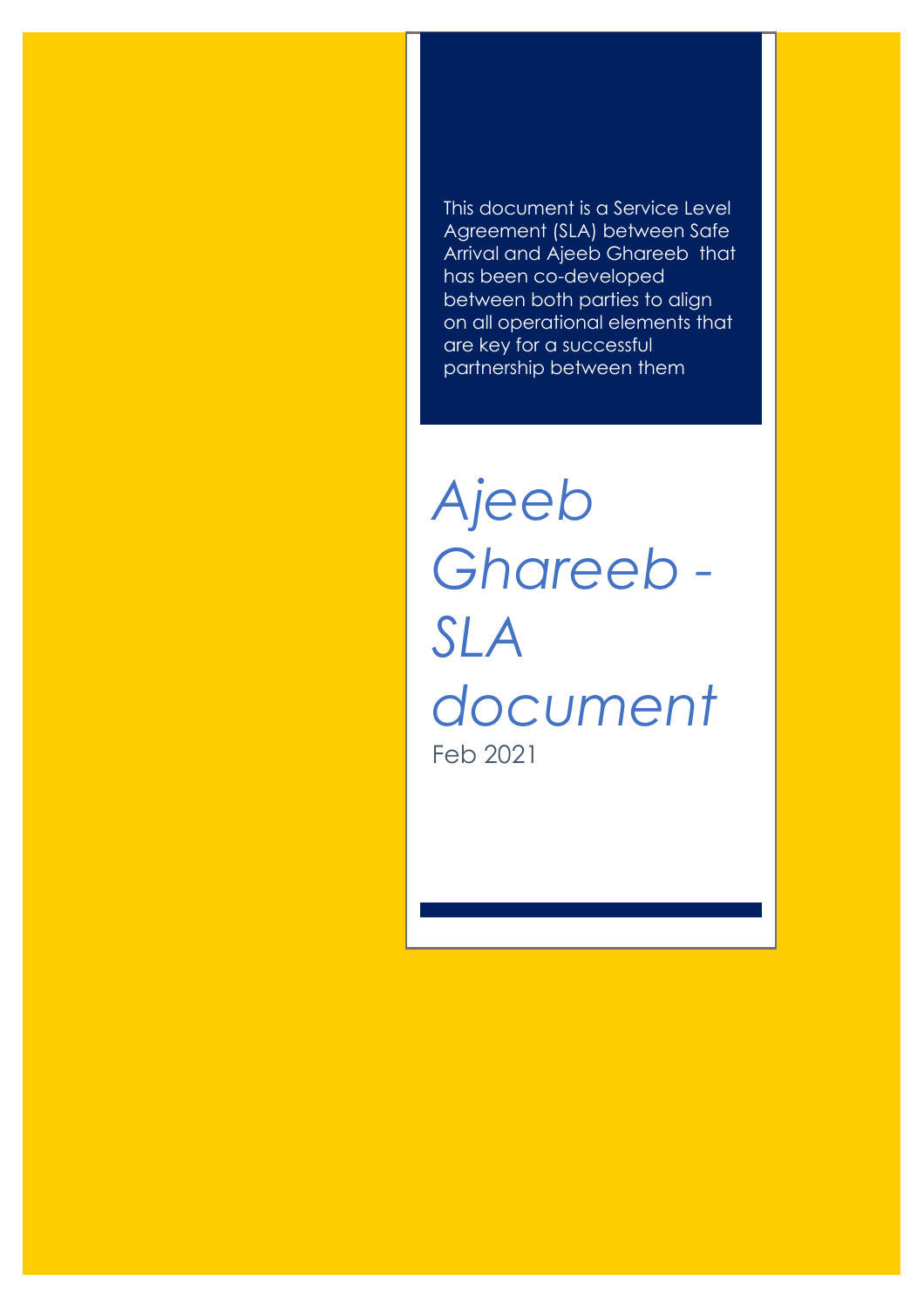

| <b>Drafter</b> | <b>Approver</b> | <b>Remark</b> |
|----------------|-----------------|---------------|
| Joanna Semaan  |                 |               |

#### **Section 1 – First and Middle Mile**

| <b>SLA Element</b>             | <b>Description</b>                                                                            | <b>Agreement term</b>                 |
|--------------------------------|-----------------------------------------------------------------------------------------------|---------------------------------------|
| Pick up location               | Where is the SA<br>pick up team<br>going to collect<br>the shipments<br>from?                 | Pickup to be arranged from<br>Madinah |
| Pick up GPS<br><b>location</b> | Lat and Long of<br>the pickup<br>location                                                     | goo.gl/maps/4e8DD2WXFqmw5cP<br>g6     |
| First pick up time             | At what time<br>can the SA pick<br>up team start<br>collecting the<br>shipments?              | 5:30 PM                               |
| Last pick up time              | At what time<br>does the SA<br>pick up team<br>stops collecting<br>the shipments?             | 8:00 PM                               |
| Same day cut-off<br>time       | At what time is<br>the last pick up<br>done that is<br>considered as<br>same<br>day delivery? | 8:00 PM                               |
| Pick-up interval               | How often does<br>the SA pick up<br>collect the<br>shipment?<br>(daily,<br>weekly)            | Daily                                 |
| <b>Pallets</b>                 | <b>Will Safe Arrival</b><br>be picking up<br>the shipment<br>on pallets? If                   | Not Palletized                        |

**Leading Modern Company For Logistic Services | CR No. 4030379626 شركة الرائدة الحديثة للخدمات اللوجستية | س.ت. رقم ٤٠٣٠٣٧٩٦٢٦**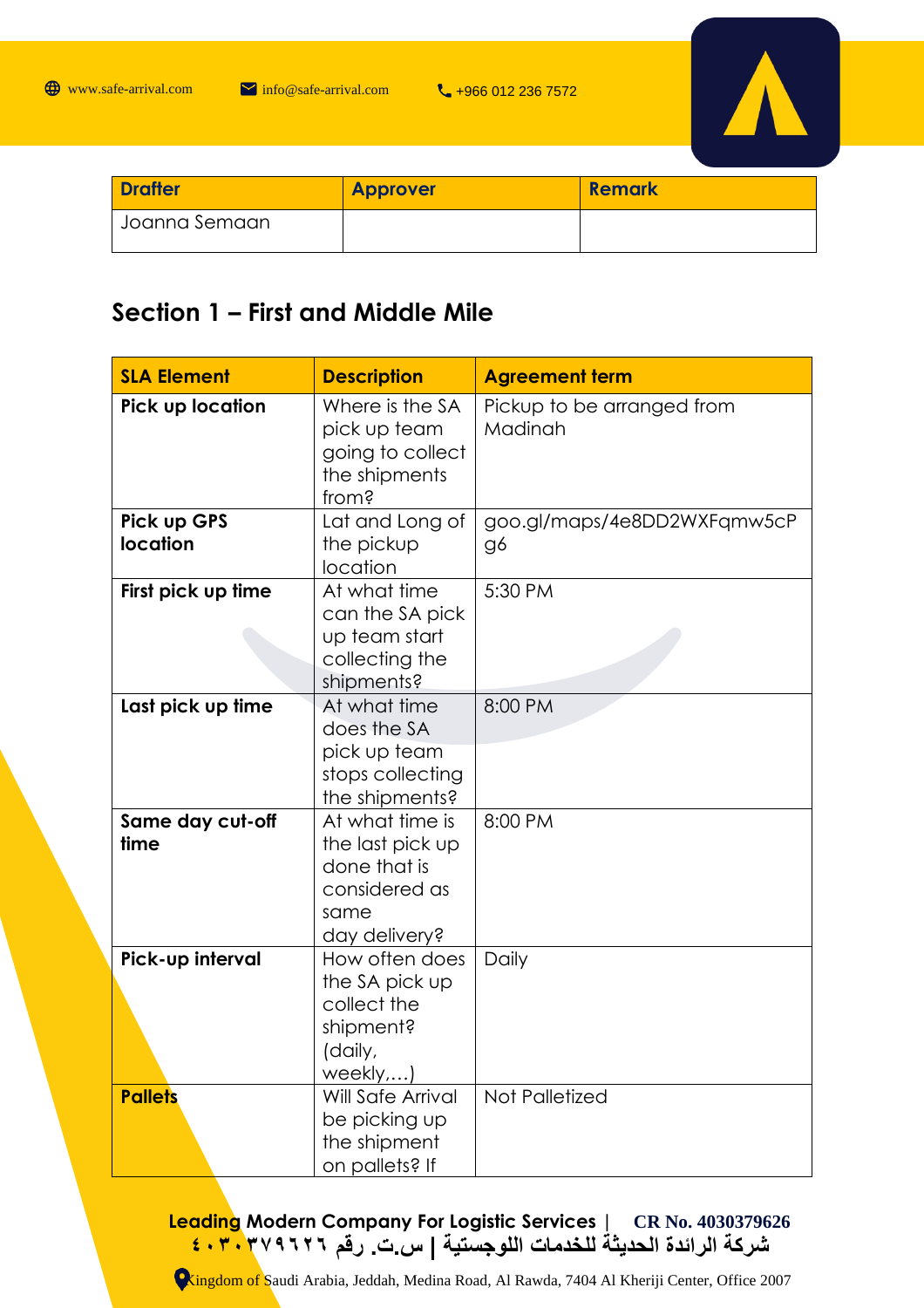$\bigoplus$  www.safe-arrival.com  $\blacksquare$  info@safe-arrival.com  $\blacksquare$  +966 012 236 7572



|                                 | yes, how often<br>does Safe<br>Arrival team<br>need to return<br>the pallets<br>(daily,<br>weekly, ) and<br>what %<br>of damaged<br>pallets is<br>acceptable                                         |                                                                                                                                                                                          |
|---------------------------------|------------------------------------------------------------------------------------------------------------------------------------------------------------------------------------------------------|------------------------------------------------------------------------------------------------------------------------------------------------------------------------------------------|
| <b>Cancelling shipmen</b><br>ts | In how many<br>days can SA<br>automatically<br>cancel orders<br>created but<br>not picked up?<br>(Auto-<br>cancellation)                                                                             | Orders are being pushed<br>upon readiness for<br>pick-up. In Case the orders were<br>created but not ready for pickup<br>we wait for 48 hours before<br>automatically<br>cancelling them |
| Pre-alert                       | How will the<br>merchant<br>inform Safe<br>Arrival of the<br>total quantity<br>that will be<br>picked up?<br>And when?                                                                               | By phone                                                                                                                                                                                 |
| Pre<br>alert confirmation       | How will SA<br>confirm to<br>merchant the<br>quantity picked<br>up is<br>received witho<br>υt<br>discrepancies?<br>If there is<br>discrepancy,<br>how long does<br>SA have<br>to inform<br>merchant? | Pre-alert email                                                                                                                                                                          |

## **Section 2 – Last Mile**

**Leading Modern Company For Logistic Services | CR No. 4030379626 شركة الرائدة الحديثة للخدمات اللوجستية | س.ت. رقم ٤٠٣٠٣٧٩٦٢٦**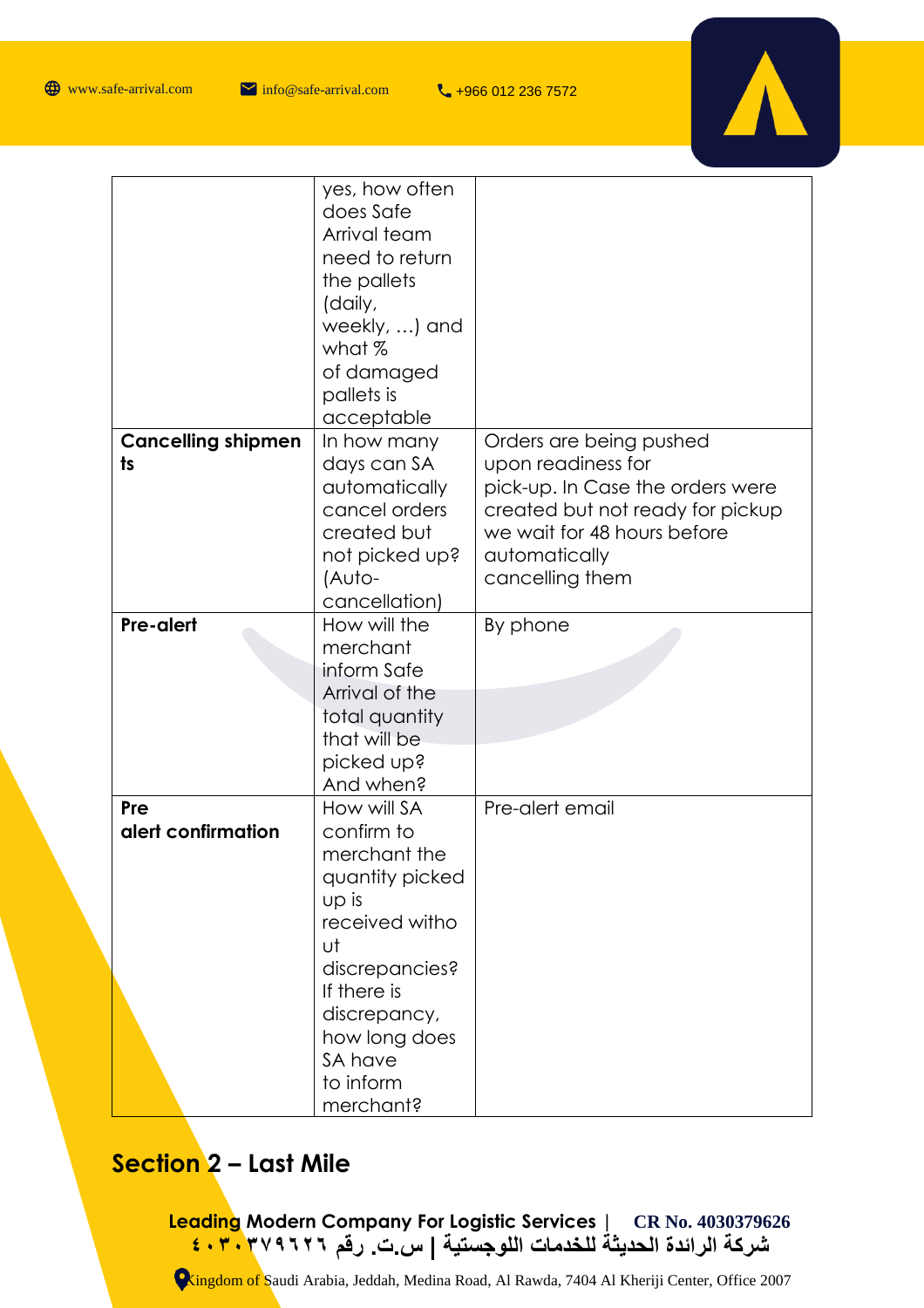

| <b>SLA Element</b>                     | <b>Description</b>                                                                                                                                                                                                 | <b>Agreement term</b>                                                     |
|----------------------------------------|--------------------------------------------------------------------------------------------------------------------------------------------------------------------------------------------------------------------|---------------------------------------------------------------------------|
| Promised<br><b>Delivery Date (PDD)</b> | How long will take SA to<br>delivery shipments<br>depending on pickup<br>location and delivery<br>location?                                                                                                        | Up to 5 days.<br>SA is going to share a<br>new one by the end of<br>March |
| <b>Peak Days</b>                       | On holidays and peak days<br>(white Friday, Eid,), how<br>many additional days will<br>SA have on top of the<br><b>PDD?</b>                                                                                        | a possible<br>delay of +1 day from<br>PDD.                                |
| <b>Physical Attempts</b>               | How many physical<br>attempts will SA do?                                                                                                                                                                          | 3 delivery attempts                                                       |
| On Hold                                | After how many physical<br>attempts should SA put the<br>shipment on hold if it failed<br>to be delivered? How many<br>days will the shipment<br>remain on hold until SA<br>returns the shipment<br>automatically? | Shipments are put on hold<br>after the 2 <sup>nd</sup> attempt            |
| <b>Proof of Delivery</b>               | How often do we share the<br>proof of deliveries for<br>prepaid shipments?<br>(integration, daily,<br>weekly)                                                                                                      | Soft signature                                                            |
| <b>Future Deliveries</b>               | If the recipient requests a<br>future delivery date, what is<br>the maximum days that SA<br>can keep the shipment for?                                                                                             | 10 days maximum                                                           |
| Open Loop                              | For how many days can the<br>shipment remain with SA<br>until it is completed or<br>returned                                                                                                                       | 20 days                                                                   |

**Leading Modern Company For Logistic Services | CR No. 4030379626 شركة الرائدة الحديثة للخدمات اللوجستية | س.ت. رقم ٤٠٣٠٣٧٩٦٢٦**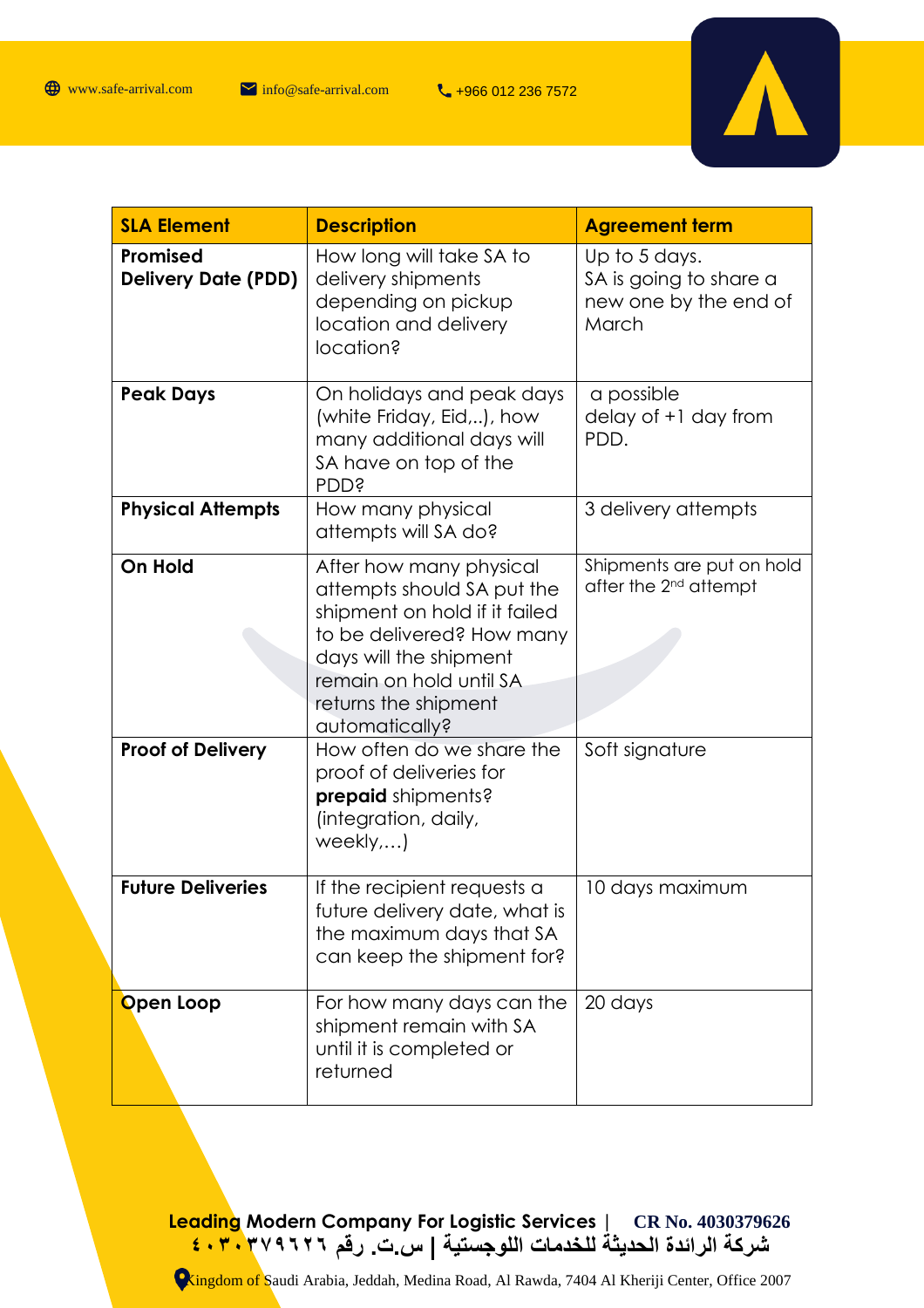

| Should SA do more than 3<br>  3 attempts<br><b>Extra Attempts</b><br><sup>1</sup> attempts? If yes, what is the<br>additional charge for each<br>additional attempt? |  |
|----------------------------------------------------------------------------------------------------------------------------------------------------------------------|--|
|----------------------------------------------------------------------------------------------------------------------------------------------------------------------|--|

### **Section 3 – Return to Origin (RTO)**

| <b>SLA Element</b>                                     | <b>Description</b>                                                                                                                                                                                                                                                       | <b>Agreement term</b>                                                                                                                                                    |
|--------------------------------------------------------|--------------------------------------------------------------------------------------------------------------------------------------------------------------------------------------------------------------------------------------------------------------------------|--------------------------------------------------------------------------------------------------------------------------------------------------------------------------|
| <b>Rejected shipments</b>                              | If a shipment is rejected by<br>the recipient, should SA<br>team<br>1. Return<br>it immediately to<br>merchant; or<br>2. Keep it until<br>merchant CS advise<br>on action to take?<br>If '2', how long does<br>merchant have until SA<br>returns it automatically?       | Put on hold<br>immediately. And<br>get confirmation for<br>rejected shipments<br>prior to sending<br>them back. Reply<br>from AG within<br>48 hours or auto<br>returned. |
| <b>RTO Communication</b><br>for failed reasons         | Should Safe Arrival:<br>1. Return the shipment<br>automatically after<br>the max $#$ of<br>attempts or<br>2. Get confirmation<br>from merchant prior<br>to returning?<br>If '2', how long does the<br>merchant have to confirm<br>or else SA will send<br>automatically? | Send email and<br>upon confirmation<br>send back.                                                                                                                        |
| RTO pre<br>alert Confirmation upon<br>physical receipt | How many days will the<br>merchant have to confirm<br>the receipt of the<br>RTO shipments, after which<br>SA is not liable for<br>anymore?                                                                                                                               | Within 24 H                                                                                                                                                              |

**Leading Modern Company For Logistic Services | CR No. 4030379626 شركة الرائدة الحديثة للخدمات اللوجستية | س.ت. رقم ٤٠٣٠٣٧٩٦٢٦**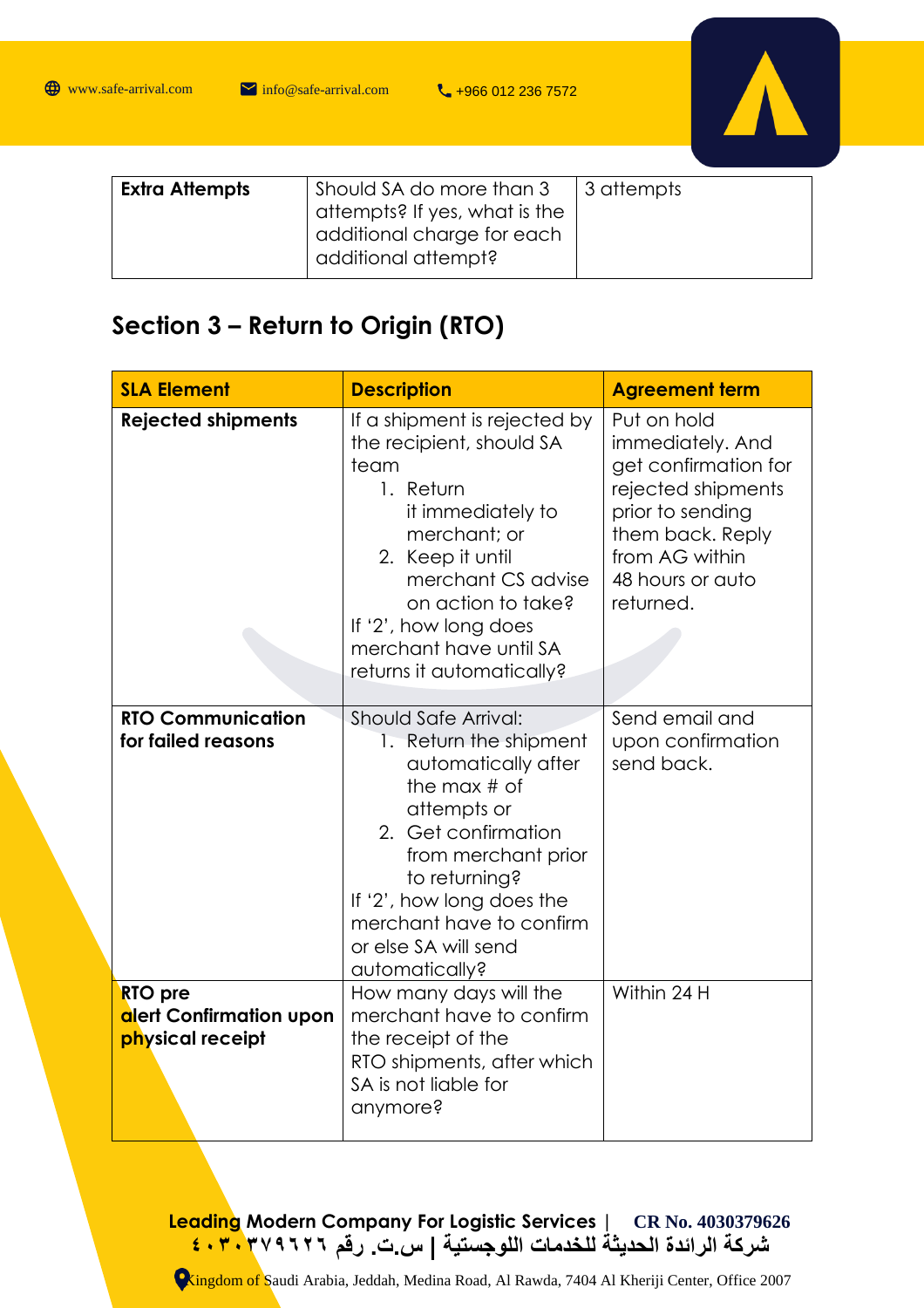

## **Section 4 – Finance**

| <b>SLA Element</b>             | <b>Description</b>                                                                                                | <b>Agreement term</b>                                         |
|--------------------------------|-------------------------------------------------------------------------------------------------------------------|---------------------------------------------------------------|
| <b>Payment Term</b>            | After how many days will<br>the merchant pay SA<br>invoices?                                                      | COD deduction, SA will<br>deduct its invoice from<br>the CODs |
| <b>COD</b>                     | How often will SA transfer<br>the COD amounts?<br>(weekly, monthly,)?                                             | Weekly                                                        |
| <b>Service Fees</b>            | How often will merchant<br>transfer the service fees?<br>(weekly, monthly,)?                                      | Weekly                                                        |
| <b>Payment method</b>          | Should Safe Arrival:<br>1. Transfer the COD<br>amounts or<br>2. deduct the COD<br>value from the<br>service fees? | Deduct the COD value<br>from the service fees                 |
| Issuing<br><b>Invoice Date</b> | On which day of the month<br>will SA issue the service<br>invoices? $(5th, 7th, )$ ?                              | Sunday of every week                                          |
| Damage & Loss                  | What % of the total order<br>picked-up is accepted by<br>the merchant to<br>be damaged or loss?                   | 0%                                                            |

# **Section 5 – Business Review**

| <b>SLA Element</b> | <b>Description</b>                                                                                                                                                                                                                  | <b>Agreement term</b> |
|--------------------|-------------------------------------------------------------------------------------------------------------------------------------------------------------------------------------------------------------------------------------|-----------------------|
|                    | Leading Modern Company For Logistic Services   CR No. 4030379626<br>شركة الرائدة الحديثة للخدمات اللوجستية   س_ت_ رقم ٢٧٩٦٢٦ . ٤٠٣٠<br>Ckingdom of Saudi Arabia, Jeddah, Medina Road, Al Rawda, 7404 Al Kheriji Center, Office 2007 |                       |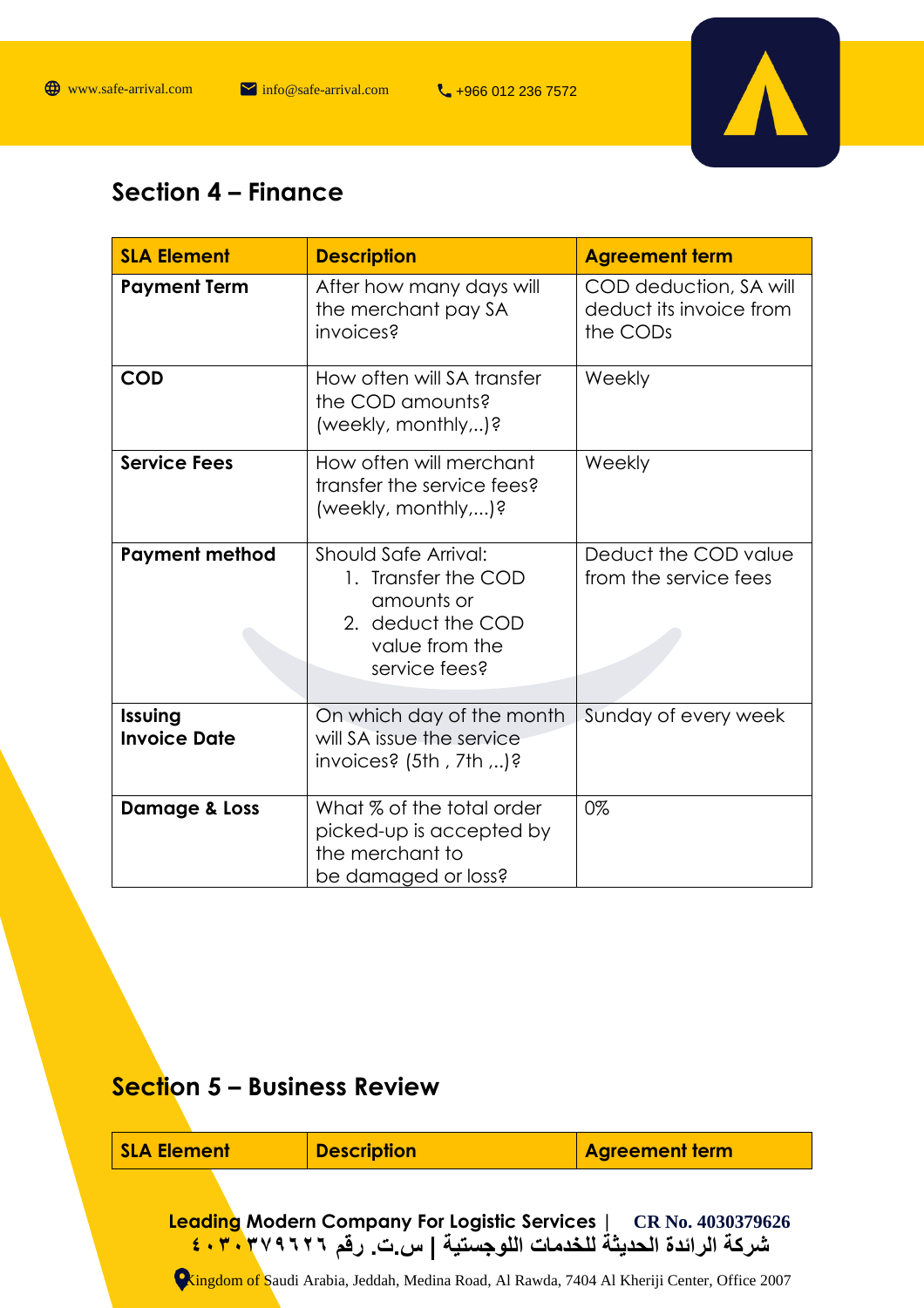

| <b>Business Review</b>          | How often will SA account<br>manager and merchant<br>review the progress and<br>performance? (bi-weekly,<br>weekly, monthly,)                                                                 | <b>Biweekly</b>                       |
|---------------------------------|-----------------------------------------------------------------------------------------------------------------------------------------------------------------------------------------------|---------------------------------------|
| <b>Forecast</b>                 | How often will the<br>merchant share with SA the<br>forecasts of the<br>total estimated orders to be<br>picked up? (weekly,<br>month[y,]                                                      | Weekly                                |
| <b>Revoke Shipments</b>         | How often will SA inform<br>merchant of any revoked<br>shipments? (this will be an<br>automated email very<br>soon) Who should be<br>informed about<br>the revoked actions?<br>(Finance? IT?) | Direct email to Mr.<br>Abdulrazak     |
| <b>Reports</b><br>and Dashboard | How often will SA share<br>reports with merchant?<br>Interested<br>in an automated<br>dashboard?                                                                                              | Will be automated by<br>March latest. |
| <b>Failed Shipments</b>         | How often will SA inform<br>merchant of failed<br>shipments and the<br>reason? (daily, weekly, )                                                                                              | Daily                                 |

# **Safe Arrival Communication Matrix**

| <b>Position</b>                                                                                                                   | <b>Name</b> | E-mail                                                                                      | <b>Contact Nbr.</b> |
|-----------------------------------------------------------------------------------------------------------------------------------|-------------|---------------------------------------------------------------------------------------------|---------------------|
| Leading Modern Company For Logistic Services   CR No. 4030379626<br>شركة الرائدة الحديثة للخدمات اللوجستية   س_ت_ رقم ٢٧٩٦٢٦ . ٣٠ |             |                                                                                             |                     |
|                                                                                                                                   |             | Cingdom of Saudi Arabia, Jeddah, Medina Road, Al Rawda, 7404 Al Kheriji Center, Office 2007 |                     |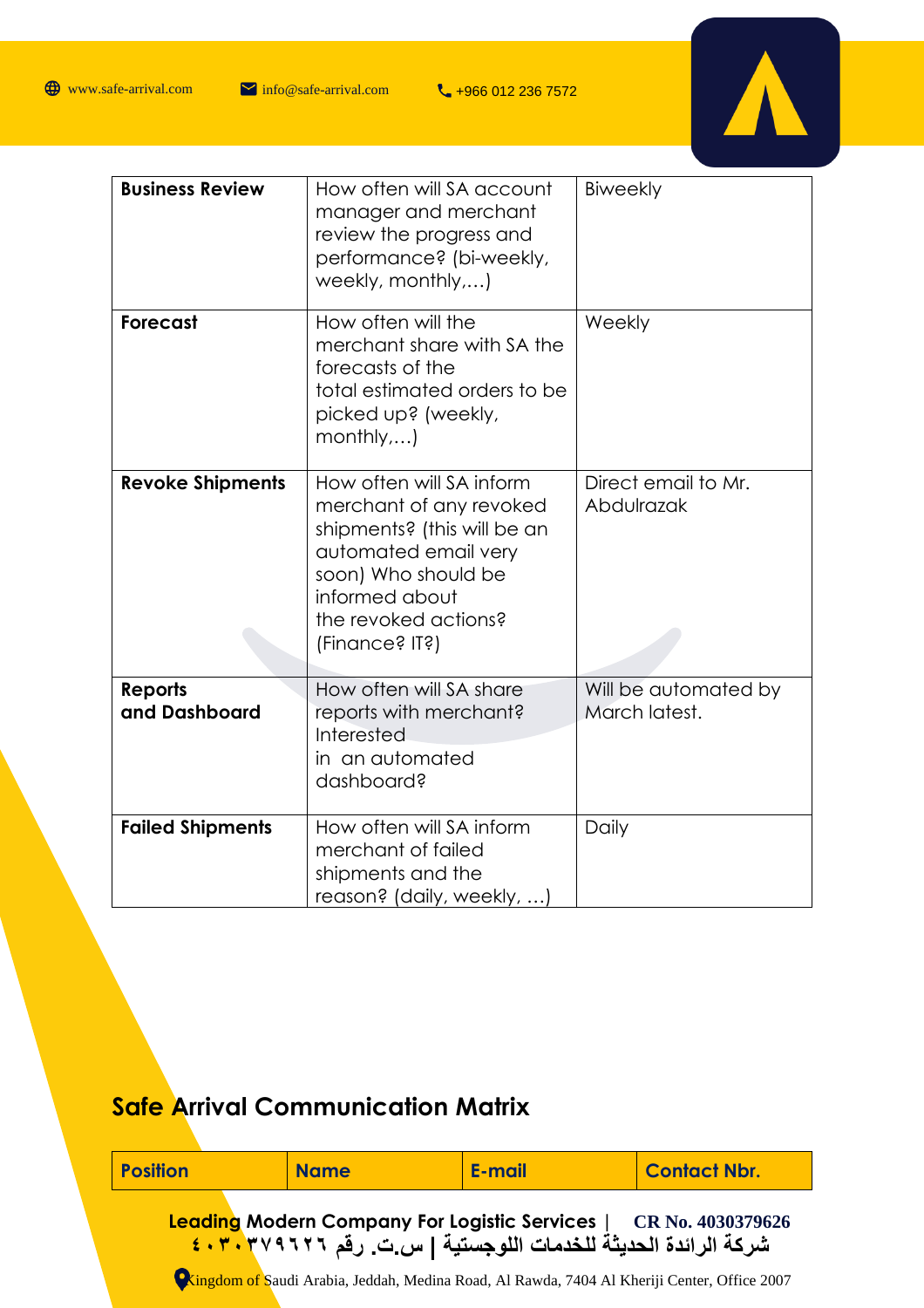

| <b>First &amp; Middle</b><br>Mile Head of<br><b>Operations</b>         | Rabih Abou Abse        | r.abouabse@safe-<br>arrival.com  | +966 54 999 5190 |
|------------------------------------------------------------------------|------------------------|----------------------------------|------------------|
| <b>First &amp; Middle Mile</b><br><b>Senior Supervisor -</b><br>Riyadh | Musa Jabarty           | m.aljbraty@safe-<br>arrival.com  | +966 55 002 5875 |
| First Mile - Al<br>Medina                                              | Muhannad<br>Qassem     | m.qasem@safe-<br>arrival.com     | +966 55 094 7236 |
| <b>First &amp; Middle Mile</b><br><b>Senior Supervisor -</b><br>Jeddah | Adel Abdul Bari        | a.abdelbari@safe-<br>arrival.com | +966 54 301 3339 |
| Inventory<br>supervisor                                                | Akram Baktyan          | a.baqtyyan@safe-<br>arrival.com  | +966 55 244 5857 |
| <b>LM Head of</b><br><b>Operations</b>                                 | <b>Mohamad Daher</b>   | m.daher@safe-<br>arrival.com     | +966 55 779 7703 |
| <b>Customer Service</b>                                                | Rawan Tareq            | r.tareq@safe-<br>arrival.com     | +966 55 002 6751 |
| <b>Account Manager</b>                                                 | Joanna Semaan          | j.semaan@safe-<br>arrival.com    |                  |
| COO                                                                    | <b>Fadel Daher</b>     | fdaher@safe-<br>arrival.com      | +966 55 777 6991 |
| <b>Tech Support</b>                                                    | Mohamad Khalil         | makhalil@safe-<br>arrival.com    | +966 55 002 7876 |
| <b>Senior Accountant</b>                                               | Abdul Rafay            | a.rafay@safe-<br>arrival.com     | +966 56 113 6155 |
| <b>Finance</b>                                                         | <b>Richard Camilos</b> | r.camillos@safe-<br>arrival.com  | +966 50 001 3637 |

#### *Support area per position*

| <b>Position</b>                                                               | <b>Support area</b>                                                                                    |
|-------------------------------------------------------------------------------|--------------------------------------------------------------------------------------------------------|
| <b>First &amp; Middle</b><br><b>Mile</b> Head of<br><b>Operations</b>         | Escalation point for any issue not resolved by First and Middle<br>Mile senior supervisors             |
| <b>First &amp; Middle Mile</b><br><b>Senior Supervisor -</b><br><b>Riyadh</b> | Main operational contact person for pick up from RUH,<br>confirmation on receiving of Picked up orders |

**Leading Modern Company For Logistic Services | CR No. 4030379626 شركة الرائدة الحديثة للخدمات اللوجستية | س.ت. رقم ٤٠٣٠٣٧٩٦٢٦**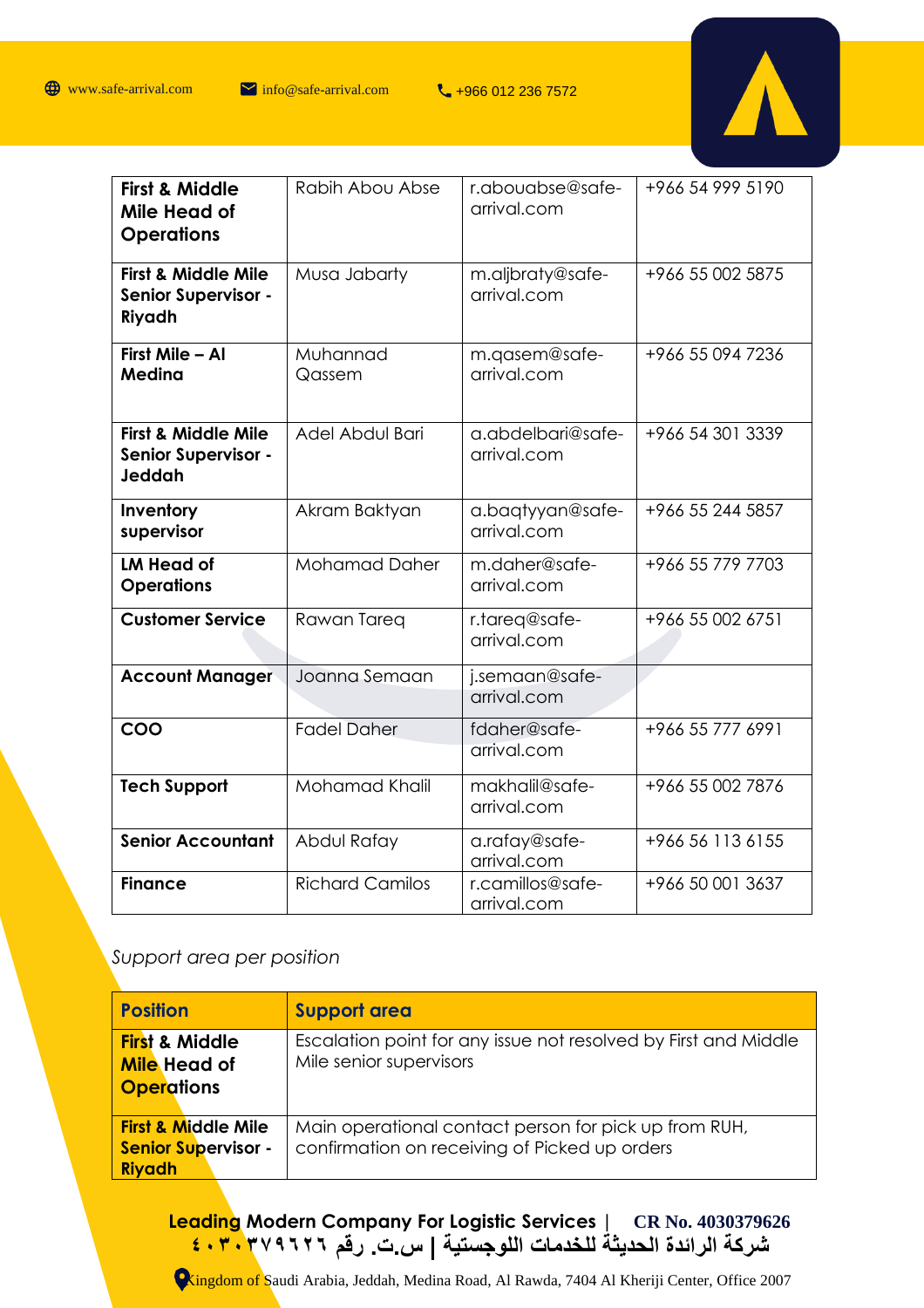

| <b>First &amp; Middle Mile</b><br><b>Senior Supervisor -</b><br>Jeddah | Main operational contact person for pick up from JED,<br>confirmation on receiving of Picked up orders                                                           |  |  |
|------------------------------------------------------------------------|------------------------------------------------------------------------------------------------------------------------------------------------------------------|--|--|
| Inventory<br>supervisor                                                | Main contact for Inventory control and RTO process                                                                                                               |  |  |
| LM Head of<br><b>Operations</b>                                        | Main contact point for Last Mile operations related issues and<br>escalations on Last Mile operations                                                            |  |  |
| <b>Customer Service</b>                                                | Contact person for customer service support. First contact<br>point for Last Mile related issues                                                                 |  |  |
| <b>Account Manager</b>                                                 | The account manager will be your voice in the company, he<br>will be the one reporting to you, he will be receiving<br>escalations if not resolved operationally |  |  |
| COO                                                                    | Main contact point for any business/strategic related topics<br>and/or last escalation point for any unresolved issues                                           |  |  |
| <b>Tech Support</b>                                                    | Main contact point for any tech related topics/issues                                                                                                            |  |  |
| <b>Senior Accountant</b>                                               | Main contact point for any accounting related matters                                                                                                            |  |  |
| <b>Finance</b>                                                         | Main contact point for all invoicing/COD reconciliation<br>related matters                                                                                       |  |  |

## **Ajeeb Ghareeb - Communication Matrix**

| <b>Position</b>         | <b>Name</b> | <b>E-mail</b> | <b>Contact Nbr.</b> |
|-------------------------|-------------|---------------|---------------------|
| <b>Operations</b>       | $\cdots$    | $\cdots$      | $\cdots$            |
| <b>Finance</b>          | $\cdots$    | $\cdots$      | $\cdots$            |
| <b>Customer Service</b> | $\cdots$    | $\cdots$      | $\cdots$            |
| <b>IT/Tech</b>          | $\cdots$    | $\cdots$      | $\cdots$            |

#### **Appendix – Order Cycle SOP Diagram**

**Leading Modern Company For Logistic Services | CR No. 4030379626 شركة الرائدة الحديثة للخدمات اللوجستية | س.ت. رقم ٤٠٣٠٣٧٩٦٢٦**